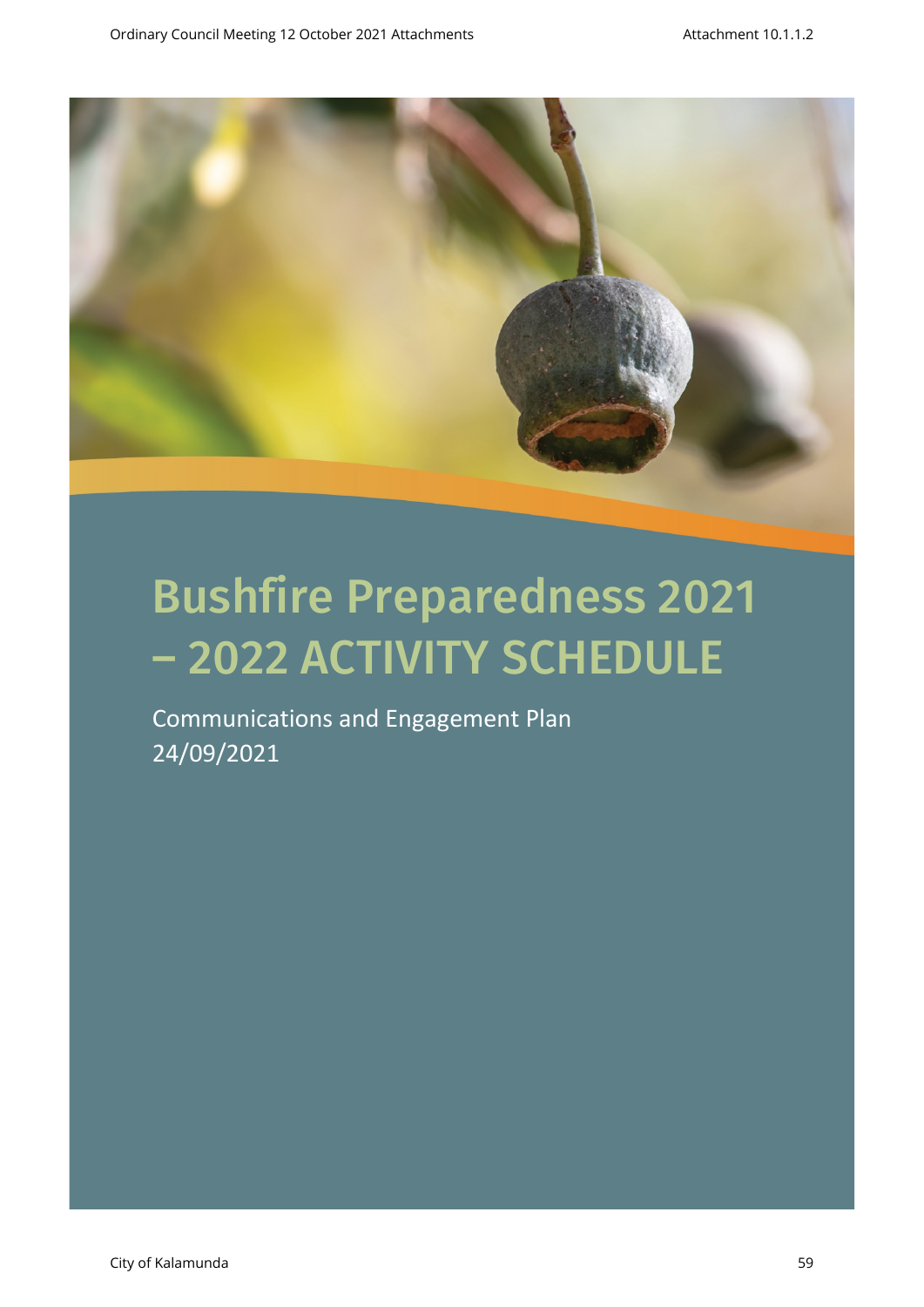Communications and Engagement Staff

# Project Details

| <b>Project Sponsor</b> |                                               |            |                                                                                                       |
|------------------------|-----------------------------------------------|------------|-------------------------------------------------------------------------------------------------------|
| Service Area:          | Community Safety                              |            |                                                                                                       |
| <b>Business Unit:</b>  | Development Services                          |            |                                                                                                       |
| Contact:               |                                               |            |                                                                                                       |
| Name:                  | Jamie Hunter<br>Fire and Emergency Management | Job Title: | Senior Fire and<br>Emergency<br>Management Officer<br>and Fire and<br>Emergency<br>Management Officer |
| Email:                 | Jamie.hunter@kalamunda.wa.gov.au              | Phone:     | 92579999                                                                                              |

| Communications and Engagement Staff |                                        |            |                                        |
|-------------------------------------|----------------------------------------|------------|----------------------------------------|
| Service Area:                       | <b>Customer &amp; Public Relations</b> |            |                                        |
| <b>Business Unit:</b>               | <b>Public Relations</b>                |            |                                        |
| Contact:                            |                                        |            |                                        |
| Name:                               | Nicole O'Neill                         | Job Title: | Manager Customer<br>& Public Relations |
| Email:                              | Nicole.oneill@kalamunda.wa.gov.au      | Phone:     | 92579825                               |
| Name:                               | Jessie McLaren                         | Job Title: | Engagement<br>Specialist               |
| Email:                              | Jessie.mclaren@kalamunda.wa.gov.au     | Phone:     | 92579894                               |

| Allocated Communications & Engagement Budget: |            |
|-----------------------------------------------|------------|
| Assigned Cost Code:                           | 275710.539 |
| Authorising Officer:                          | Tim Parry  |

City of Kalamunda | Community & Engagement Plan

Page **2** of **13**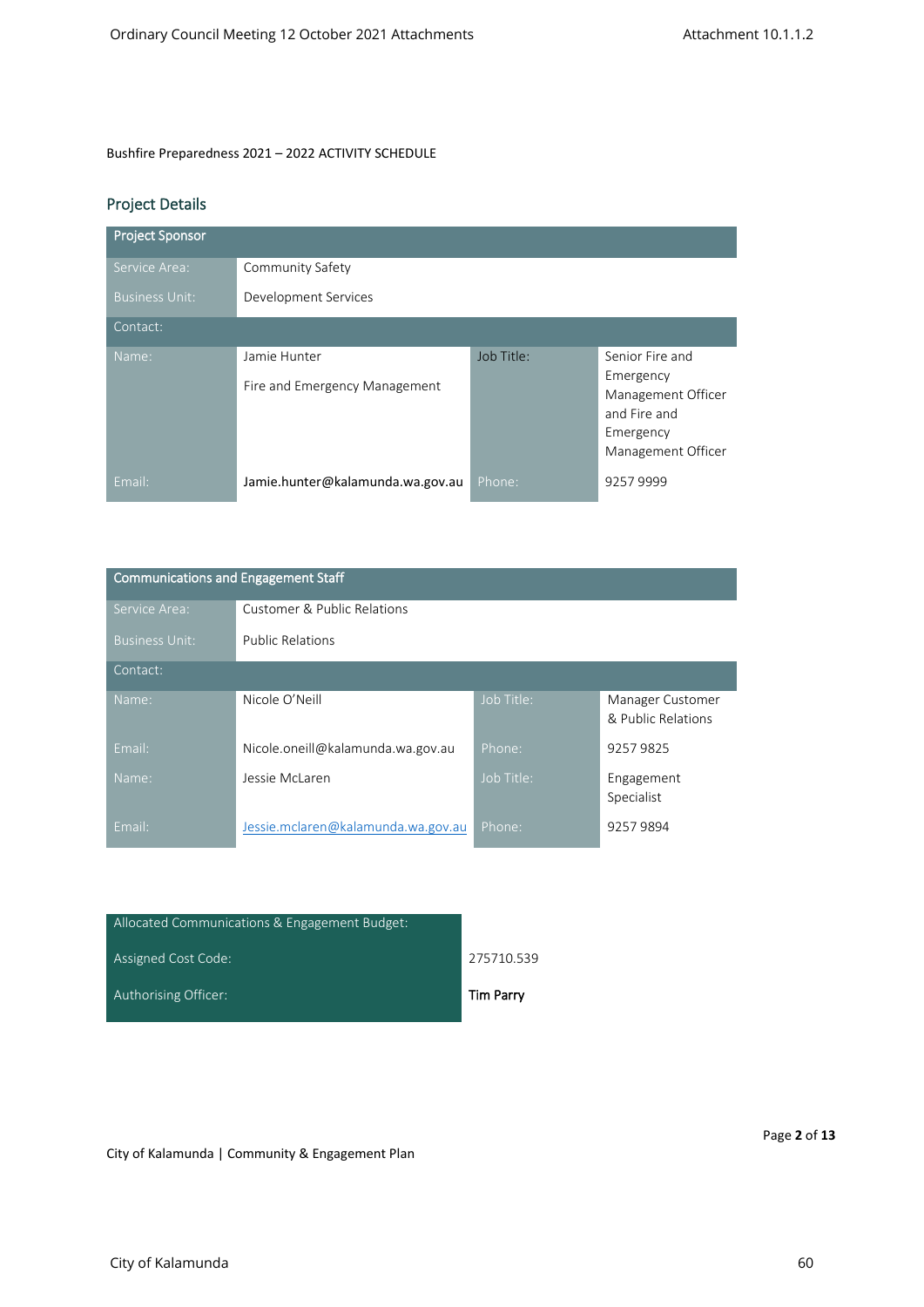## Activity Schedule

|              | Activity                                       | <b>Communication Tool / Task</b>                                          | <b>Deadline</b>  | Responsible                                  |
|--------------|------------------------------------------------|---------------------------------------------------------------------------|------------------|----------------------------------------------|
| Planning and | Pre-communication                              | Community Preparedness review 2019-20                                     | <b>July 2021</b> | <b>Bushfire Ready</b>                        |
| production   | plan meeting                                   | Meet with Bush Fire Ready                                                 |                  | Group / CESM / EM                            |
|              | Communications and                             | Final Draft Plan with example materials                                   | August 2021      | Community                                    |
|              | Engagement Plan                                |                                                                           |                  | Engagement                                   |
|              | drafted                                        |                                                                           |                  | Specialist                                   |
|              | Messaging                                      | Flyers for key contact centres<br>$\bullet$                               | August 2021      | Community                                    |
|              | development                                    | Home page web banner<br>$\bullet$                                         |                  | Engagement                                   |
|              |                                                | Media releases<br>$\bullet$                                               |                  | Specialist                                   |
|              |                                                | Outdoor advertising<br>$\bullet$                                          |                  |                                              |
|              |                                                | Pop-up displays<br>$\bullet$                                              |                  |                                              |
|              | Engagement                                     | Dedicated web landing page - Have<br>$\bullet$                            | August 2021      | Community                                    |
|              |                                                | your Say                                                                  |                  | Engagement                                   |
|              |                                                | Engagement HQ<br>$\bullet$                                                |                  | Specialist                                   |
|              |                                                | Poll<br>$\bullet$                                                         |                  |                                              |
|              |                                                | Functions bookings for workshops<br>$\bullet$                             |                  |                                              |
|              | Communications and                             | Internal approval:                                                        | August 2021      | Customer and Public<br><b>Relations Team</b> |
|              | Engagement Plan<br>approved                    | Project Team - EM and<br>$\bullet$                                        |                  |                                              |
|              |                                                | Manager Customer & Public<br>$\bullet$<br>Relations                       |                  |                                              |
|              |                                                | City CEO<br>$\bullet$                                                     |                  |                                              |
|              | Production                                     | Flyers/handouts<br>$\bullet$                                              | Ongoing          | <b>Customer and Public</b>                   |
|              |                                                | Posters/banners<br>$\bullet$                                              |                  | <b>Relations Team</b>                        |
|              |                                                | Collateral/merchandise<br>$\bullet$                                       |                  |                                              |
|              |                                                | Outdoor VMB<br>$\bullet$                                                  |                  |                                              |
|              | Develop collaborative                          | Determine information and format<br>$\bullet$                             | August 2021      | Community                                    |
|              | presentation sessions                          | of sessions based on interim                                              |                  | Engagement                                   |
|              |                                                | feedback                                                                  |                  | Specialist / Project                         |
|              |                                                |                                                                           |                  | Team                                         |
|              | <b>Finalise Events</b>                         | Venue bookings<br>$\bullet$                                               | August 2021      | CESM / Community                             |
|              |                                                | Attendance<br>$\bullet$                                                   |                  | Engagement                                   |
|              |                                                | Workshop material<br>$\bullet$                                            |                  | Specialist / Project                         |
|              |                                                |                                                                           |                  | Team                                         |
|              | Confirm collaborative<br>presentation sessions | Determine information and format of<br>sessions based on interim feedback | August 2021      | CESM / Community<br>Engagement               |
|              |                                                |                                                                           |                  | Specialist / Project                         |
|              |                                                |                                                                           |                  | Team                                         |
|              |                                                |                                                                           |                  |                                              |
|              | Distribute flier                               | <b>EVENTS: Bushfire Info Session</b>                                      | 27 Aug 21        | Community                                    |
|              |                                                |                                                                           |                  | Engagement                                   |
|              |                                                |                                                                           |                  | Specialist                                   |
|              | EDM Newsletter                                 | EVENTS: All event update                                                  | 31 Aug 21        | Communications                               |
|              |                                                |                                                                           |                  | Advisor /                                    |
|              |                                                |                                                                           |                  | Community                                    |
|              |                                                |                                                                           |                  | Engagement<br>Specialist                     |
|              | Website News                                   | <b>EVENTS: Gooseberry Hill Street Meet</b>                                | 28 Aug 21        | Community                                    |
|              |                                                |                                                                           |                  | Engagement                                   |
|              |                                                |                                                                           |                  | Specialist                                   |

Page **3** of **13**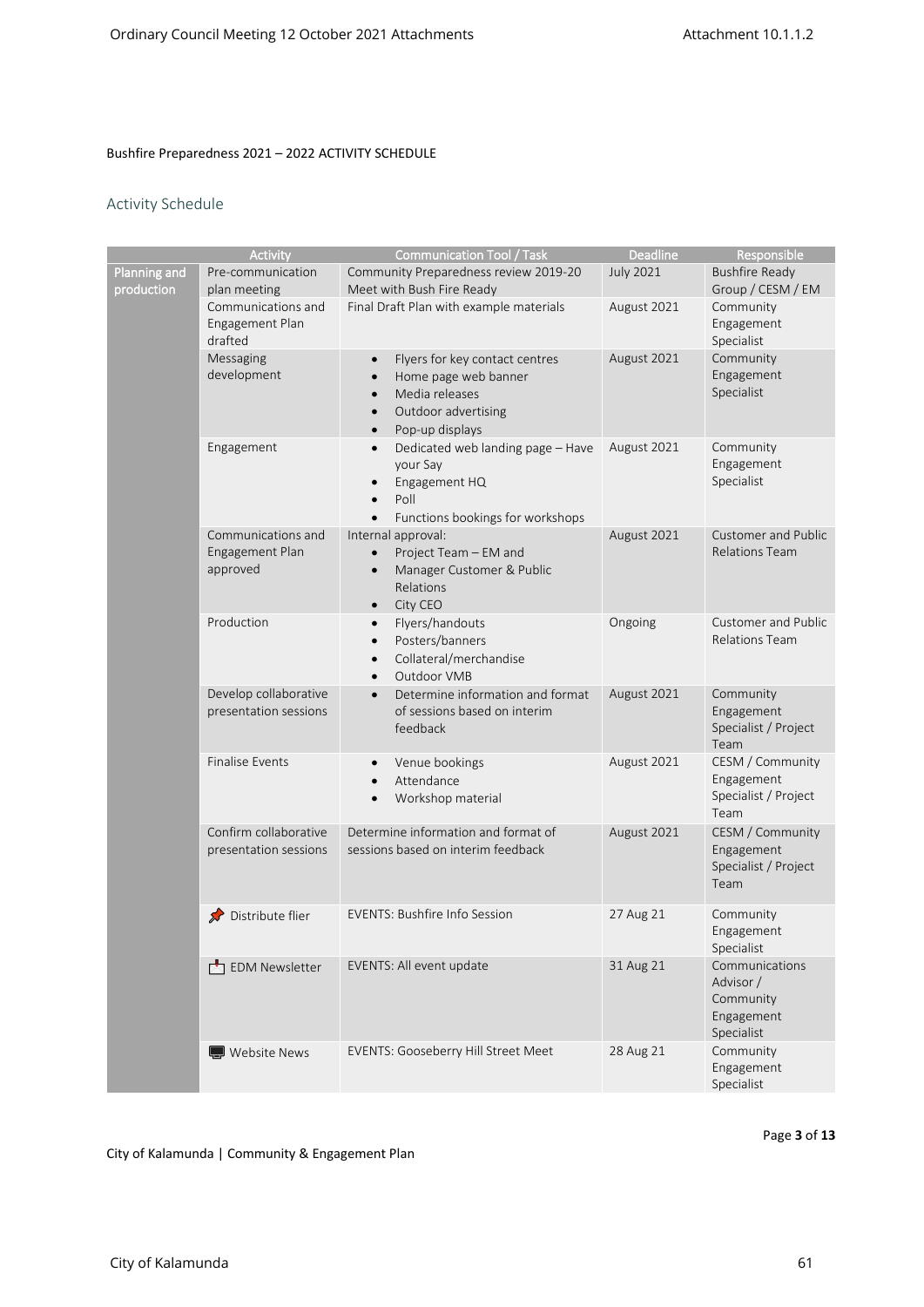| Street Meet letter<br>box drop   | EVENTS: Gooseberry Hill Street Meet                 | 28 Aug 21 | Community<br>Engagement<br>Specialist                                |
|----------------------------------|-----------------------------------------------------|-----------|----------------------------------------------------------------------|
| 31 Social Media<br>Event         | EVENTS: Gooseberry Hill Street Meet                 | 28 Aug 21 | Community<br>Engagement<br>Specialist                                |
| 31 Website Event                 | EVENTS: Gooseberry Hill Street Meet                 | 28 Aug 21 | Community<br>Engagement<br>Specialist                                |
| Social Media                     | EVENTS: Gooseberry Hill Street Meet                 | 28 Aug 21 | Community<br>Engagement<br>Specialist                                |
| Distribute flier<br>$\mathbf{x}$ | <b>EVENTS: Burn SMART Demo</b>                      | 30 Aug 21 | Community<br>Engagement<br>Specialist                                |
| Website News                     | <b>EVENTS: Burn SMART Demo</b>                      | 30 Aug 21 | Community<br>Engagement<br>Specialist                                |
| Social Media<br>Advert           | <b>EVENTS: Burn SMART Demo</b>                      | 30 Aug 21 | Community<br>Engagement<br>Specialist                                |
| 31 Social Media<br>Event         | <b>EVENTS: Burn SMART Demo</b>                      | 30 Aug 21 | Community<br>Engagement<br>Specialist                                |
| 31 Website Event                 | <b>EVENTS: Burn SMART Demo</b>                      | 30 Aug 21 | Community<br>Engagement<br>Specialist                                |
| Social Media                     | <b>EVENTS: Burn SMART Demo</b>                      | 30 Aug 21 | Community<br>Engagement<br>Specialist                                |
| Social Media                     | <b>Burn SMART</b>                                   | 2 Sept 21 | Community<br>Engagement<br>Specialist                                |
| Social Media                     | Fire Hazard Reduction Notice                        | 2 Sept 21 | Community<br>Engagement<br>Specialist                                |
| Social Media                     | Expert post (DFES/SES/BFRG/Red Cross)               | 2 Sept 21 | Community<br>Engagement<br>Specialist                                |
| Release                          | Newspaper Media Half Page: EVENTS: All event update | 3 Sept 21 | Communications<br>Advisor /<br>Community<br>Engagement<br>Specialist |
| Social Media                     | <b>EVENTS: Gooseberry Hill Street Meet</b>          | 4 Sept 21 | Community<br>Engagement<br>Specialist                                |
| Social Media                     | Preparedness                                        | 9 Sept 21 | Community<br>Engagement<br>Specialist                                |

Page 4 of 13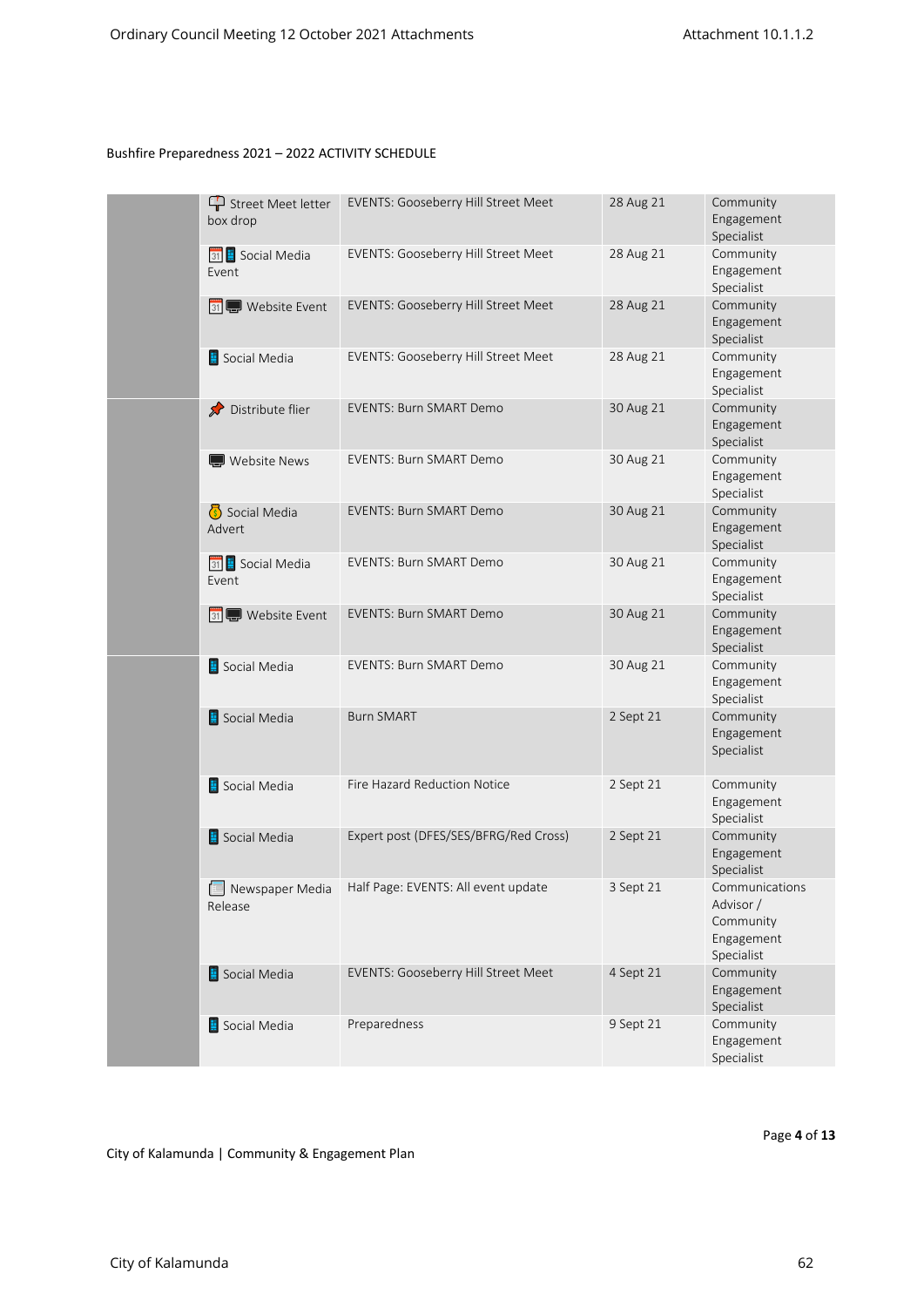| Social Media                    | Fire Hazard Reduction Notice          | 9 Sept 21  | Community<br>Engagement<br>Specialist                |
|---------------------------------|---------------------------------------|------------|------------------------------------------------------|
| <b>Bushfire Info</b><br>Session | Perth Observatory                     | 9 Sept 21  | CESM / City EMS /<br><b>BFRG</b>                     |
| <b>Street Meet</b>              | Gooseberry Hill                       | 11 Sept 21 | BFRG / CESM / City<br>EMS / Kalamunda<br><b>VBFB</b> |
| Social Media<br>Advert          | Fire Hazard Reduction Notice          | 16 Sept 21 | Community<br>Engagement<br>Specialist                |
| Social Media                    | <b>Burn SMART</b>                     | 16 Sept 21 | Community<br>Engagement<br>Specialist                |
| Social Media                    | Expert post (DFES/SES/BFRG/Red Cross) | 16 Sept 21 | Community<br>Engagement<br>Specialist                |
| Website News                    | Fire Hazard Reduction Notice          | 17 Sept 21 | Community<br>Engagement<br>Specialist                |
| Social Media<br>Advert          | Fire Hazard Reduction Notice          | 17 Sept 21 | Community<br>Engagement<br>Specialist                |
| Social Media                    | Preparedness                          | 17 Sept 21 | Community<br>Engagement<br>Specialist                |
| Social Media                    | Preparedness                          | 23 Sept 21 | Community<br>Engagement<br>Specialist                |
| Social Media                    | Fire Hazard Reduction Notice          | 23 Sept 21 | Community<br>Engagement<br>Specialist                |
| Social Media                    | Expert post (DFES/SES/BFRG/Red Cross) | 23 Sept 21 | Community<br>Engagement<br>Specialist                |
| $\Box$ Website News             | <b>EVENTS: Bickley Street Meet</b>    | 25 Sept 21 | Community<br>Engagement<br>Specialist                |
| Street Meet letter<br>box drop  | <b>EVENTS: Bickley Street Meet</b>    | 25 Sept 21 | Community<br>Engagement<br>Specialist                |
| 31 Social Media<br>Event        | <b>EVENTS: Bickley Street Meet</b>    | 25 Sept 21 | Community<br>Engagement<br>Specialist                |
| 31 Website Event                | <b>EVENTS: Bickley Street Meet</b>    | 25 Sept 21 | Community<br>Engagement<br>Specialist                |
| Social Media                    | <b>EVENTS: Bickley Street Meet</b>    | 25 Sept 21 | Community<br>Engagement<br>Specialist                |
| <b>Burn SMART</b>               | Live Demo                             | 26 Sept 21 | BFRG / CESM / City<br>EMS / Kalamunda<br><b>VBFB</b> |

Page 5 of 13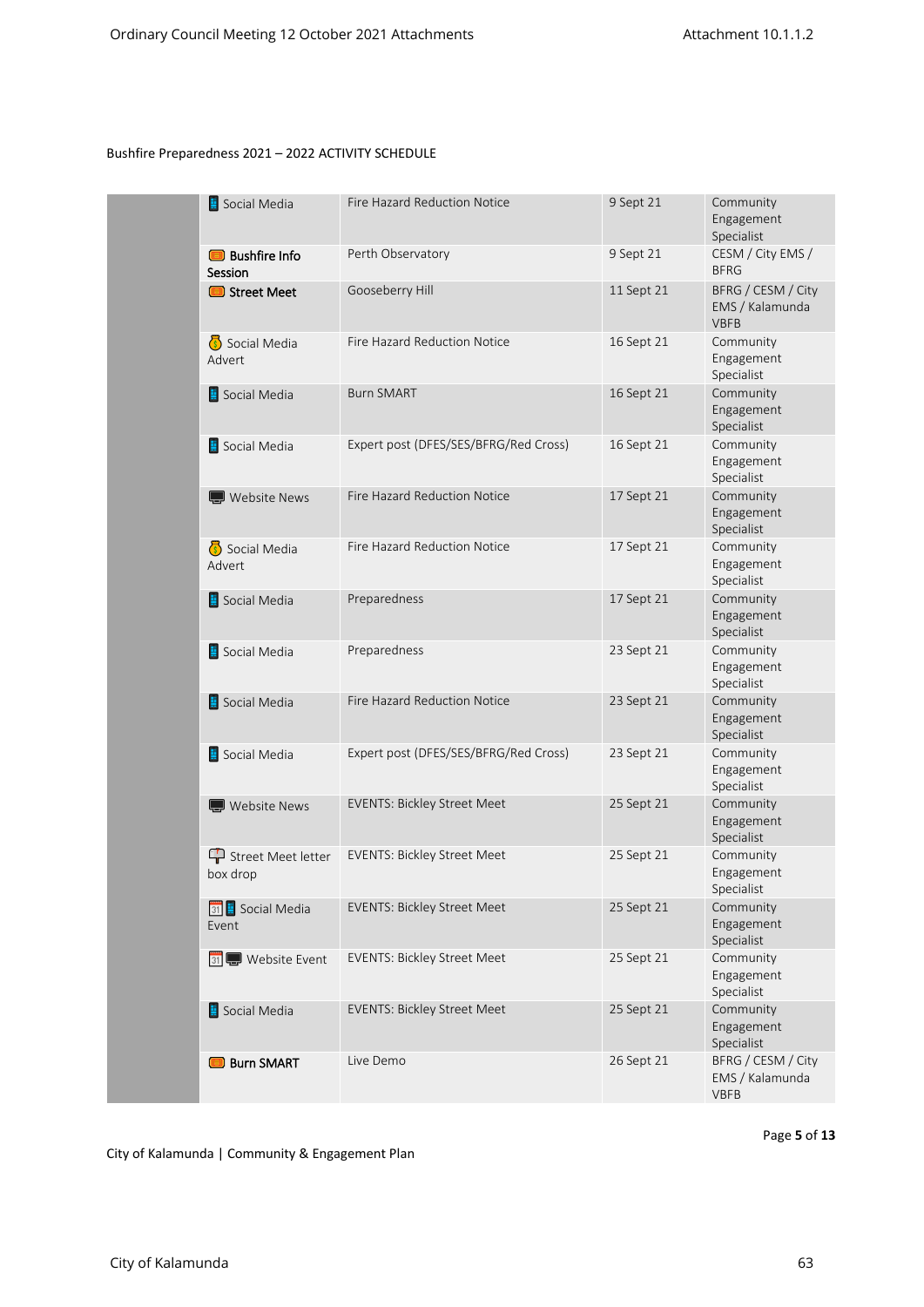| Social Media               | <b>Fire Hazard Reduction Notice</b>                          | 30 Sept 21 | Community<br>Engagement<br>Specialist                                |
|----------------------------|--------------------------------------------------------------|------------|----------------------------------------------------------------------|
| Social Media               | Preparedness                                                 | 30 Sept 21 | Community<br>Engagement<br>Specialist                                |
| Social Media               | <b>Burn SMART</b>                                            | 30 Sept 21 | Community<br>Engagement<br>Specialist                                |
| EDM Newsletter             | Fire Hazard Reduction Notice /<br>Preparedness / My Bushfire | 30 Sept 21 | Communications<br>Advisor /<br>Community<br>Engagement<br>Specialist |
| Newspaper Media<br>Release | Full Page: Fire Hazard Reduction Notice                      | 1 Oct 21   | Communications<br>Advisor /<br>Community<br>Engagement<br>Specialist |
| Social Media               | Fire Hazard Reduction Notice                                 | 1 Oct 21   | Community<br>Engagement<br>Specialist                                |
| Social Media               | <b>EVENTS: Bickley Street Meet</b>                           | 2 Oct 21   | Community<br>Engagement<br>Specialist                                |
| Social Media               | Preparedness                                                 | 7 Oct 21   | Community<br>Engagement<br>Specialist                                |
| Social Media               | Expert post (DFES/SES/BFRG/Red Cross)                        | 7 Oct 21   | Community<br>Engagement<br>Specialist                                |
| Social Media               | Fire Hazard Reduction Notice                                 | 7 Oct 21   | Community<br>Engagement<br>Specialist                                |
| Street Meet                | Bickley                                                      | 9 Oct 21   | BFRG / CESM / City<br>EMS / Kalamunda<br><b>VBFB</b>                 |
| Website News               | <b>EVENTS: Wattle Grove Street Meet</b>                      | 9 Oct 21   | Community<br>Engagement<br>Specialist                                |
| box drop                   | Street Meet letter EVENTS: Wattle Grove Street Meet          | 9 Oct 21   | Community<br>Engagement<br>Specialist                                |
| 31 Social Media<br>Event   | <b>EVENTS: Wattle Grove Street Meet</b>                      | 9 Oct 21   | Community<br>Engagement<br>Specialist                                |
| 31 Website Event           | <b>EVENTS: Wattle Grove Street Meet</b>                      | 9 Oct 21   | Community<br>Engagement<br>Specialist                                |
| Social Media               | EVENTS: Wattle Grove Street Meet                             | 9 Oct 21   | Community<br>Engagement<br>Specialist                                |

Page 6 of 13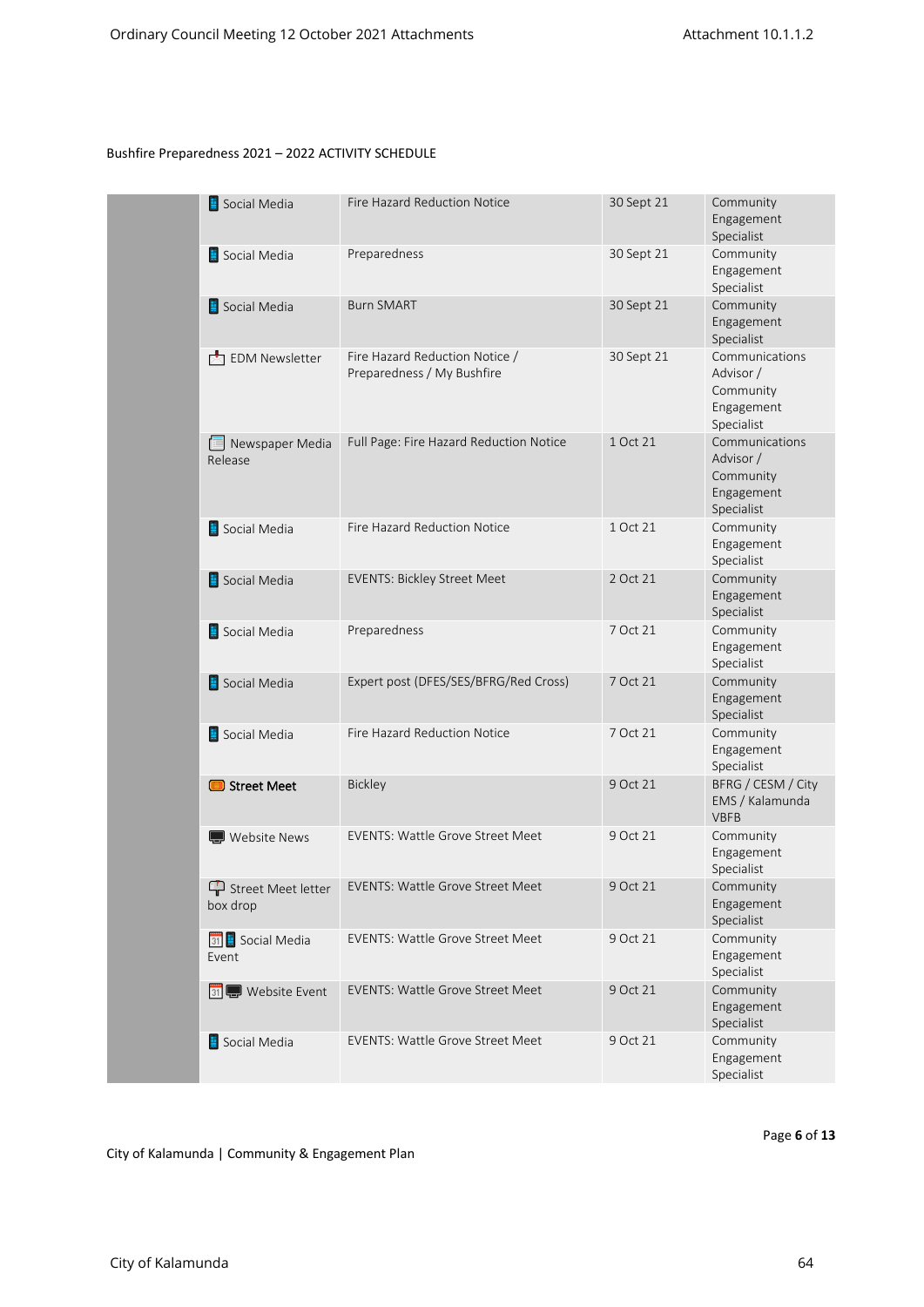| Social Media                        | <b>Burn SMART</b>                               | 14 Oct 21  | Community<br>Engagement<br>Specialist                                |
|-------------------------------------|-------------------------------------------------|------------|----------------------------------------------------------------------|
| Social Media                        | Preparedness                                    | 14 Oct 21  | Community<br>Engagement<br>Specialist                                |
| Social Media                        | <b>EVENTS: Wattle Grove Street Meet</b>         | 16 Oct 21  | Community<br>Engagement<br>Specialist                                |
| Shopping Centre<br>Engagement Booth | Kalamunda                                       | 19 Sept 21 | City EMS /<br>Community<br>Engagement<br>Specialist                  |
| Social Media                        | Preparedness                                    | 21 Oct 21  | Community<br>Engagement<br>Specialist                                |
| Social Media                        | Waste                                           | 21 Oct 21  | Community<br>Engagement<br>Specialist                                |
| Social Media                        | Expert post (DFES/SES/BFRG/Red Cross)           | 21 Oct 21  | Community<br>Engagement<br>Specialist                                |
| Newspaper Media<br>Release          | Half Page: EVENTS: All upcoming event<br>update | 22 Oct 21  | Communications<br>Advisor /<br>Community<br>Engagement<br>Specialist |
| 31 Social Media<br>Event            | <b>EVENTS: 2 x Seniors Tech Events</b>          | 22 Oct 21  | Community<br>Engagement<br>Specialist                                |
| 31 Website Event                    | EVENTS: 2 x Seniors Tech Events                 | 22 Oct 21  | Community<br>Engagement<br>Specialist                                |
| Distribute flier                    | <b>EVENTS: 2 x Seniors Tech Events</b>          | 22 Oct 21  | Community<br>Engagement<br>Specialist                                |
| Social Media                        | EVENTS: 2 x Seniors Tech Events                 | 22 Oct 21  | Community<br>Engagement<br>Specialist                                |
| Social Media                        | <b>EVENTS: RUI</b>                              | 22 Oct 21  | Community<br>Engagement<br>Specialist                                |
| Street Meet letter<br>mailout       | EVENT: Hawkesvale Reserve Info Session          | 9 Oct 21   | Community<br>Engagement<br>Specialist                                |
| Street Meet                         | Wattle Grove                                    | 23 Oct 21  | BFRG / CESM / City<br>EMS / Welshpool<br><b>FRS</b>                  |
| Social Media                        | EVENTS: 2 x Seniors Tech Events                 | 29 Oct 21  | Community<br>Engagement<br>Specialist                                |
| <b>E</b> Social Media               | SM video post                                   | 29 Oct 21  | Community<br>Engagement                                              |

Page 7 of 13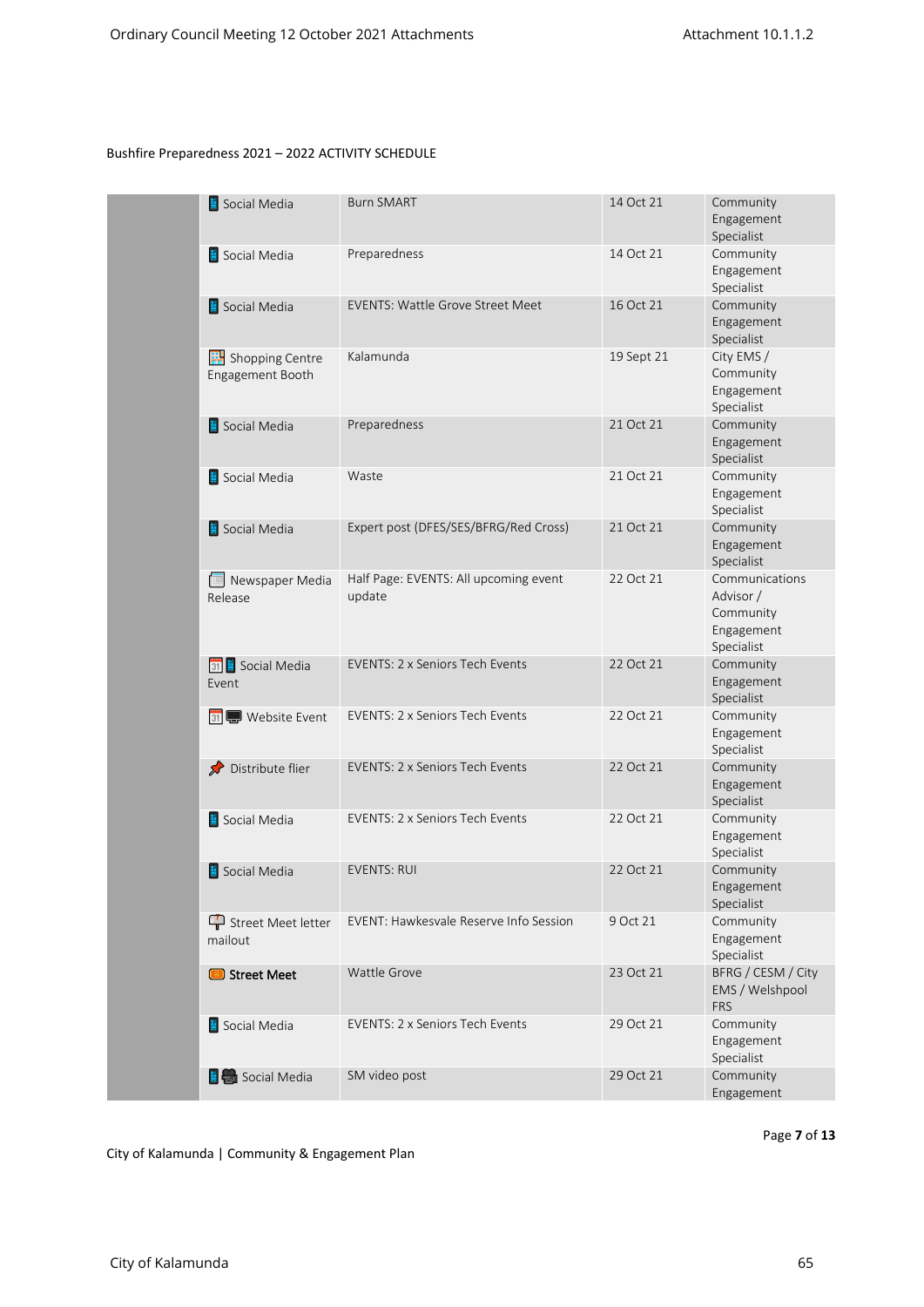|                                                                 |                                                                                                                                                                                                                                                                                                                          |           | Specialist /<br>communications<br>Advisor                                                |
|-----------------------------------------------------------------|--------------------------------------------------------------------------------------------------------------------------------------------------------------------------------------------------------------------------------------------------------------------------------------------------------------------------|-----------|------------------------------------------------------------------------------------------|
| 31 Social Media<br>Event                                        | EVENT: Hawkesvale Reserve Info Session                                                                                                                                                                                                                                                                                   | 30 Oct 21 | Community<br>Engagement<br>Specialist                                                    |
| Social Media                                                    | Hawkesvale Reserve Info Session                                                                                                                                                                                                                                                                                          | 30 Oct 21 | Community<br>Engagement<br>Specialist                                                    |
| <b>D</b> RUI                                                    | Pickering Brook                                                                                                                                                                                                                                                                                                          | 31 Oct 21 | DFES / BFRG / CESM<br>/ City EMS /<br>Maddington FRS /<br>Kalamunda VRFS /<br><b>BFB</b> |
| <b>E</b> Social Media                                           | SM video post                                                                                                                                                                                                                                                                                                            | 4 Nov 21  | Community<br>Engagement<br>Specialist /<br>communications<br>Advisor                     |
| Social Media                                                    | Preparedness                                                                                                                                                                                                                                                                                                             | 4 Nov 21  | Community<br>Engagement<br>Specialist                                                    |
| Social Media                                                    | Preparedness                                                                                                                                                                                                                                                                                                             | 4 Nov 21  | Community<br>Engagement<br>Specialist                                                    |
| Social Media                                                    | Expert post (DFES/SES/BFRG/Red Cross)                                                                                                                                                                                                                                                                                    | 4 Nov 21  | Community<br>Engagement<br>Specialist                                                    |
| Social Media                                                    | Waste                                                                                                                                                                                                                                                                                                                    | 4 Nov 21  | Community<br>Engagement<br>Specialist                                                    |
| Seniors Tech<br>Event - Kalamunda<br>Library                    | Navigating Emergency WA and<br>$\bullet$<br>where to look for warnings, TFBs<br>and Fire Danger Ratings<br>Creating a My Bushfire Plan<br>$\bullet$<br>account, navigating through the<br>plan and how to access on a mobile<br>device.<br>Navigating the City's website for<br>bushfire safety information              | 4 Nov 21  | City EMS / CESM /<br><b>BFRG</b>                                                         |
| <b>B</b> Seniors Tech<br>Event - Woodlupine<br>community Centre | Navigating Emergency WA and<br>$\bullet$<br>where to look for warnings, TFBs<br>and Fire Danger Ratings<br>Creating a My Bushfire Plan<br>$\bullet$<br>account, navigating through the<br>plan and how to access on a mobile<br>device.<br>Navigating the City's website for<br>$\bullet$<br>bushfire safety information | 5 Nov 21  | City EMS / CESM /<br><b>BFRG</b>                                                         |
| <b>E</b> Social Media                                           | SM video post                                                                                                                                                                                                                                                                                                            | 11 Nov 21 | Community<br>Engagement                                                                  |

Page 8 of 13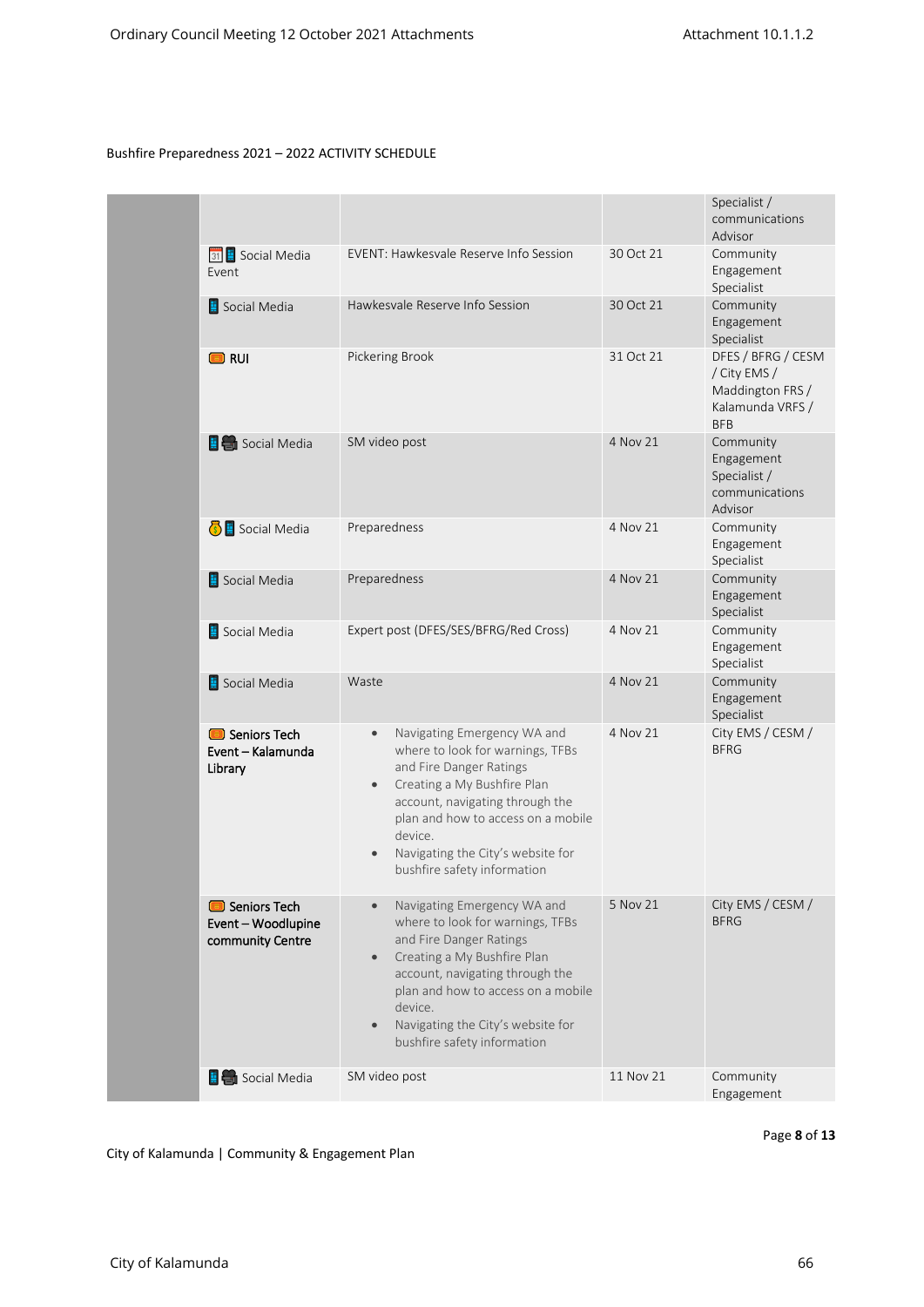|                                     |                                       |           | Specialist /<br>communications<br>Advisor                            |
|-------------------------------------|---------------------------------------|-----------|----------------------------------------------------------------------|
| Social Media                        | <b>Burn SMART</b>                     | 11 Nov 21 | Community<br>Engagement<br>Specialist                                |
| <b>E</b> Social Media               | SM video post                         | 18 Nov 21 | Community<br>Engagement<br>Specialist /<br>communications<br>Advisor |
| Social Media                        | Preparedness                          | 18 Nov 21 | Community<br>Engagement<br>Specialist                                |
| Social Media                        | Waste                                 | 18 Nov 21 | Community<br>Engagement<br>Specialist                                |
| Social Media                        | Expert post (DFES/SES/BFRG/Red Cross) | 18 Nov 21 | Community<br>Engagement<br>Specialist                                |
| Shopping Centre<br>Engagement Booth | Forrestfield                          | 23 Nov 21 | City EMS /<br>Community<br>Engagement<br>Specialist                  |
| Social Media                        | <b>Burn SMART</b>                     | 30 Nov 21 | Community<br>Engagement<br>Specialist                                |
| Social Media                        | Expert post (DFES/SES/BFRG/Red Cross) | 2 Dec 21  | Community<br>Engagement<br>Specialist                                |
| <b>E</b> Social Media               | SM video post                         | 2 Dec 21  | Community<br>Engagement<br>Specialist /<br>communications<br>Advisor |
| Social Media                        | Waste                                 | 2 Dec 21  | Community<br>Engagement<br>Specialist                                |
| <b>B</b> Social Media               | SM video post                         | 9 Dec 21  | Community<br>Engagement<br>Specialist /<br>communications<br>Advisor |
| Social Media                        | Preparedness                          | 9 Dec 21  | Community<br>Engagement<br>Specialist                                |
| Shopping Centre<br>Engagement Booth | Kalamunda                             | 14 Dec 21 | City EMS /<br>Community<br>Engagement<br>Specialist                  |
| Social Media                        | Expert post (DFES/SES/BFRG/Red Cross) | 16 Dec 21 | Community<br>Engagement<br>Specialist                                |

Page 9 of 13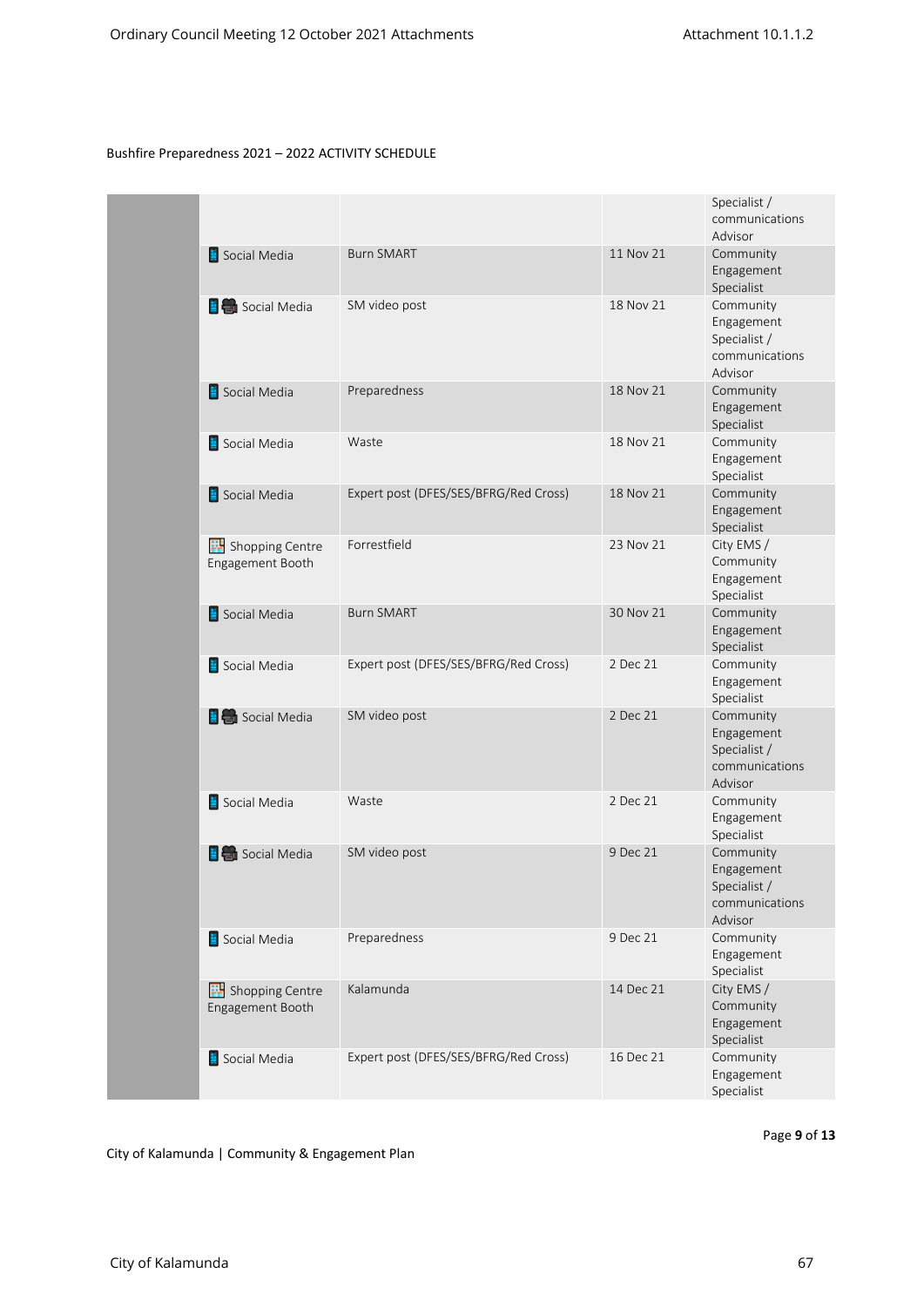| Social Media               | Waste                                 | 16 Dec 21 | Community<br>Engagement<br>Specialist                                |
|----------------------------|---------------------------------------|-----------|----------------------------------------------------------------------|
| Social Media               | Preparedness                          | 30 Dec 21 | Community<br>Engagement<br>Specialist                                |
| Social Media               | Waste                                 | 30 Dec 21 | Community<br>Engagement<br>Specialist                                |
| Social Media               | Expert post (DFES/SES/BFRG/Red Cross) | 30 Dec 21 | Community<br>Engagement<br>Specialist                                |
| Newspaper Media<br>Release | Half Page: Preparedness               | 31 Dec 21 | Communications<br>Advisor /<br>Community<br>Engagement<br>Specialist |
| Social Media               | Preparedness                          | 6 Jan 22  | Community<br>Engagement<br>Specialist                                |
| Social Media               | Waste                                 | 13 Jan 22 | Community<br>Engagement<br>Specialist                                |
| Social Media               | Expert post (DFES/SES/BFRG/Red Cross) | 13 Jan 22 | Community<br>Engagement<br>Specialist                                |
| Social Media               | Preparedness                          | 13 Jan 22 | Community<br>Engagement<br>Specialist                                |
| <b>E</b> Social Media      | SM video post                         | 13 Jan 22 | Community<br>Engagement<br>Specialist /<br>communications<br>Advisor |
| Social Media               | Waste                                 | 27 Jan 22 | Community<br>Engagement<br>Specialist                                |
| Social Media               | Expert post (DFES/SES/BFRG/Red Cross) | 27 Jan 22 | Community<br>Engagement<br>Specialist                                |
| Social Media               | Preparedness                          | 27 Jan 22 | Community<br>Engagement<br>Specialist                                |
| <b>E</b> Social Media      | SM video post                         | 13 Jan 22 | Community<br>Engagement<br>Specialist /<br>communications<br>Advisor |
| <b>E</b> Social Media      | SM video post                         | 3 Feb 22  | Community<br>Engagement<br>Specialist /<br>communications<br>Advisor |

Page 10 of 13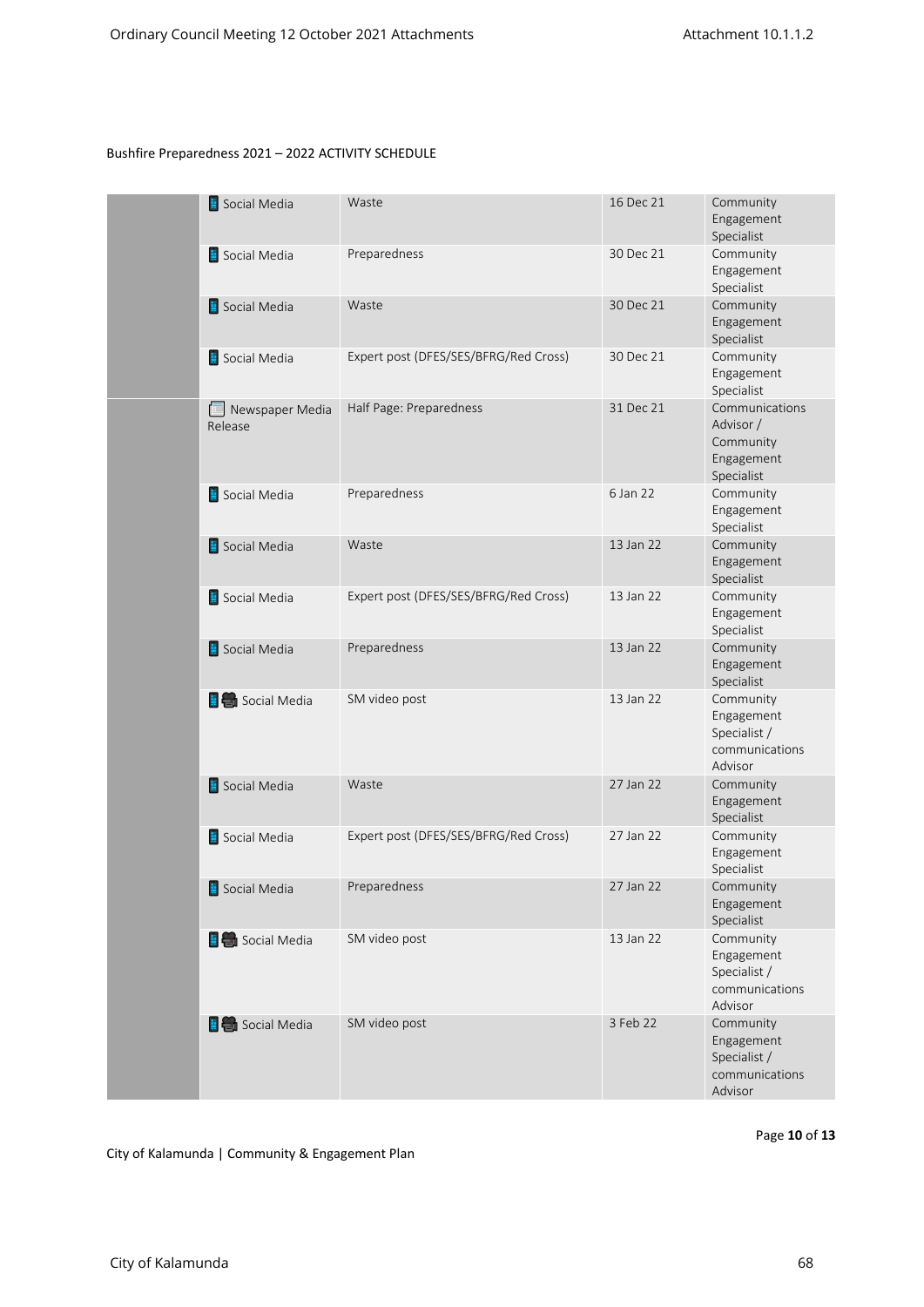|                                         | Social Media                            | Preparedness                                                                                        | 3 Feb 22    | Community<br>Engagement<br>Specialist                                |
|-----------------------------------------|-----------------------------------------|-----------------------------------------------------------------------------------------------------|-------------|----------------------------------------------------------------------|
|                                         | Social Media                            | Expert post (DFES/SES/BFRG/Red Cross)                                                               | 10 Feb 22   | Community<br>Engagement<br>Specialist                                |
|                                         | <b>E</b> Social Media                   | SM video post                                                                                       | 10 Feb 22   | Community<br>Engagement<br>Specialist /<br>communications<br>Advisor |
|                                         | Social Media                            | Expert post (DFES/SES/BFRG/Red Cross)                                                               | 17 Feb 22   | Community<br>Engagement<br>Specialist                                |
|                                         | Social Media                            | Preparedness                                                                                        | 17 Feb 22   | Community<br>Engagement<br>Specialist                                |
|                                         | Social Media                            | Expert post (DFES/SES/BFRG/Red Cross)                                                               | 24 Feb 22   | Community<br>Engagement<br>Specialist                                |
|                                         | Social Media                            | Preparedness                                                                                        | 24 Feb 22   | Community<br>Engagement<br>Specialist                                |
|                                         | <b>E</b> Social Media                   | SM video post                                                                                       | 3 March 22  | Community<br>Engagement<br>Specialist /<br>communications<br>Advisor |
|                                         | Social Media                            | Expert post (DFES/SES/BFRG/Red Cross)                                                               | 3 March 22  | Community<br>Engagement<br>Specialist                                |
|                                         | Social Media                            | Expert post (DFES/SES/BFRG/Red Cross)                                                               | 17 March 22 | Community<br>Engagement<br>Specialist                                |
|                                         | <b>E</b> Social Media                   | SM video post                                                                                       | 28 April 22 | Community<br>Engagement<br>Specialist /<br>communications<br>Advisor |
|                                         | Social Media                            | <b>Burn SMART</b>                                                                                   | 28 April 22 | Community<br>Engagement<br>Specialist                                |
|                                         | Social Media                            | <b>Burn SMART</b>                                                                                   | 12 May 22   | Community<br>Engagement<br>Specialist                                |
|                                         | Social Media                            | <b>Burn SMART</b>                                                                                   | 26 May 22   | Community<br>Engagement<br>Specialist                                |
| Phase 3:<br>evaluation<br>and reporting | All activities and<br>feedback assessed | Collate Community feedback for Project<br>Team and review engagement plan<br>successes & challenges |             | EMS/Community<br>Engagement<br>Specialist                            |

City of Kalamunda | Community & Engagement Plan

Page 11 of 13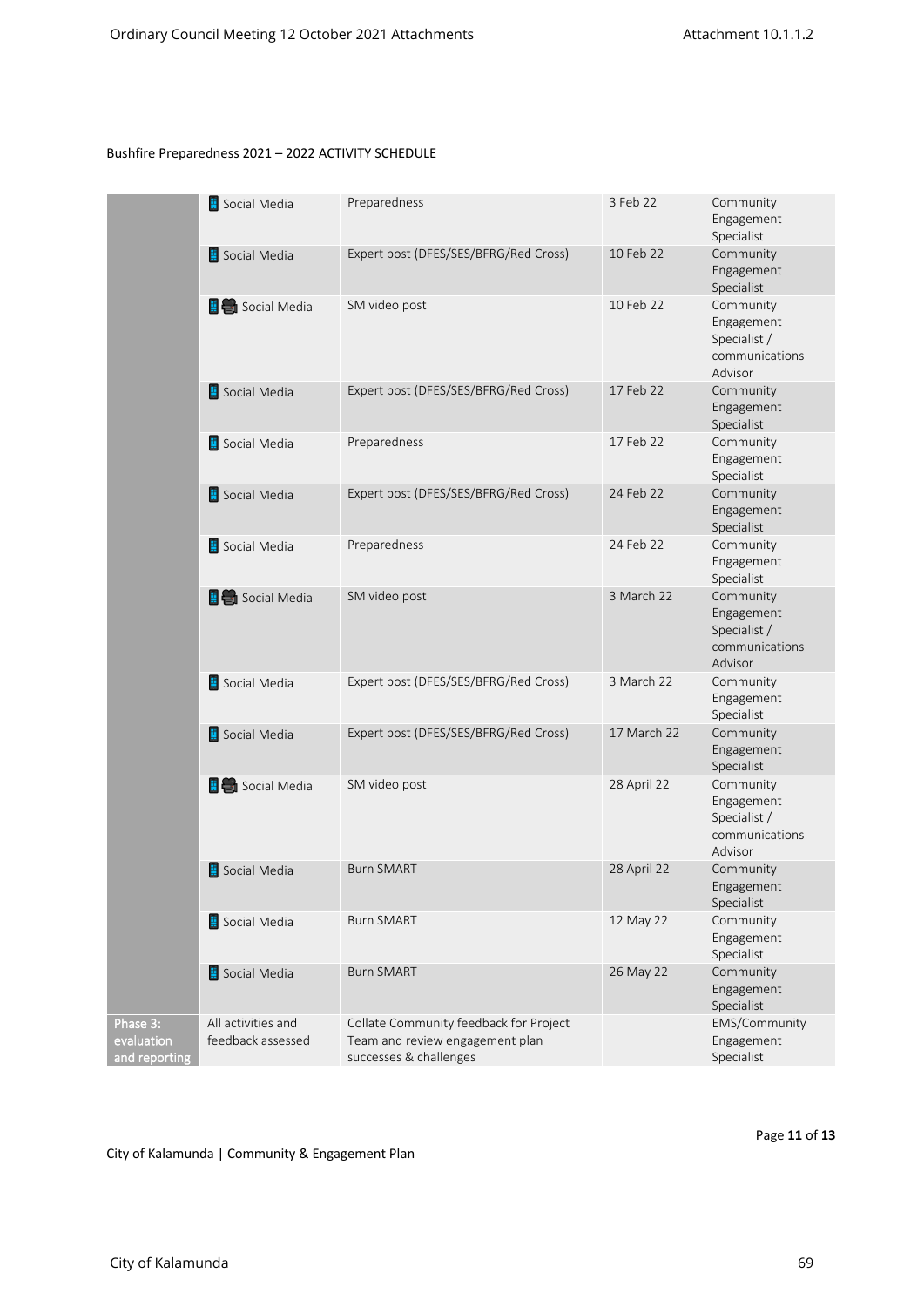|  | Evaluation and<br>Assessment                           | Internal presentations and release findings:<br>Collate Community collaboration feedback<br>for Project Team | <b>EMS</b>                            |
|--|--------------------------------------------------------|--------------------------------------------------------------------------------------------------------------|---------------------------------------|
|  | Findings presented to<br>Council for<br>Endorsement    | <b>Council Meeting</b>                                                                                       | <b>EMS</b>                            |
|  | Community<br>Engagement Report<br>developed and posted |                                                                                                              | Community<br>Engagement<br>Specialist |

Page **12** of **13**